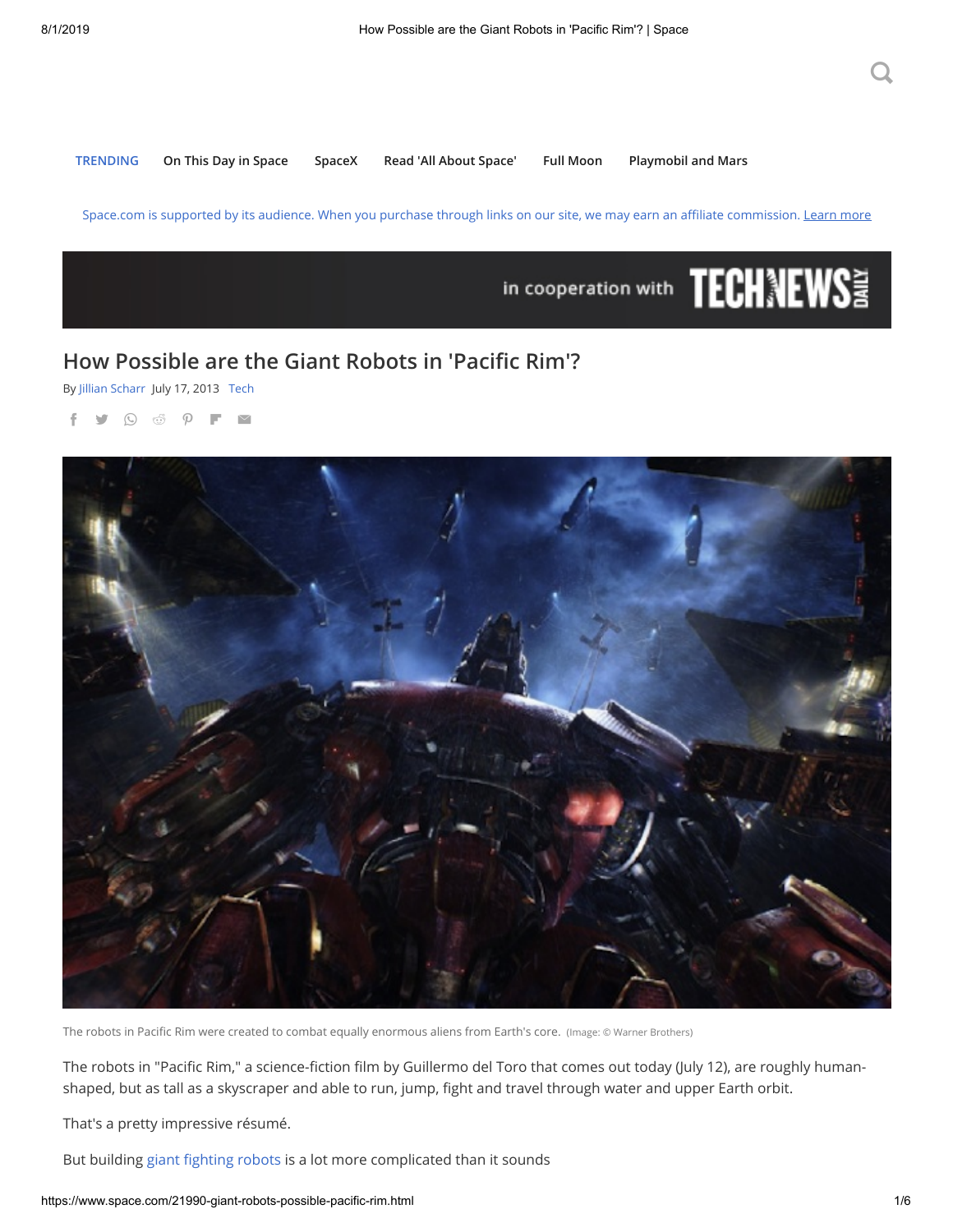**First, let's talk scale.**

**RECOMMENDED VIDEOS FOR YOU...**

## **SPACE**

Bigger isn't necessarily better, said Andy Ruina, a professor of robotics at Cornell University who specializes in legged locomotion.

The bigger something is—whether animal or robot—the weaker it becomes proportional to its body weight. [See also: [Designers of Giant Robot Hope for Imitators](http://www.technewsdaily.com/6094-designers-of-giant-robot-hope-for-imitators.html)]

That's because when you increase an object's size, what you're actually doing is increasing its length, width and height. Therefore the weight increases by a power of 3 and the energy required to perform increases by a power of 4.

Say, for example, that you wanted to build a robot that is 10 times the height of an average human while maintaining human proportions. You also want to make this robot capable of jumping a height equivalent to the distance between its knees and the ground. The distance between knees and ground is also 10 times bigger for that robot than it is for the human, so you have to move 1,000 times the weight 10 times as far, which equals 10,000 times the energy requirement.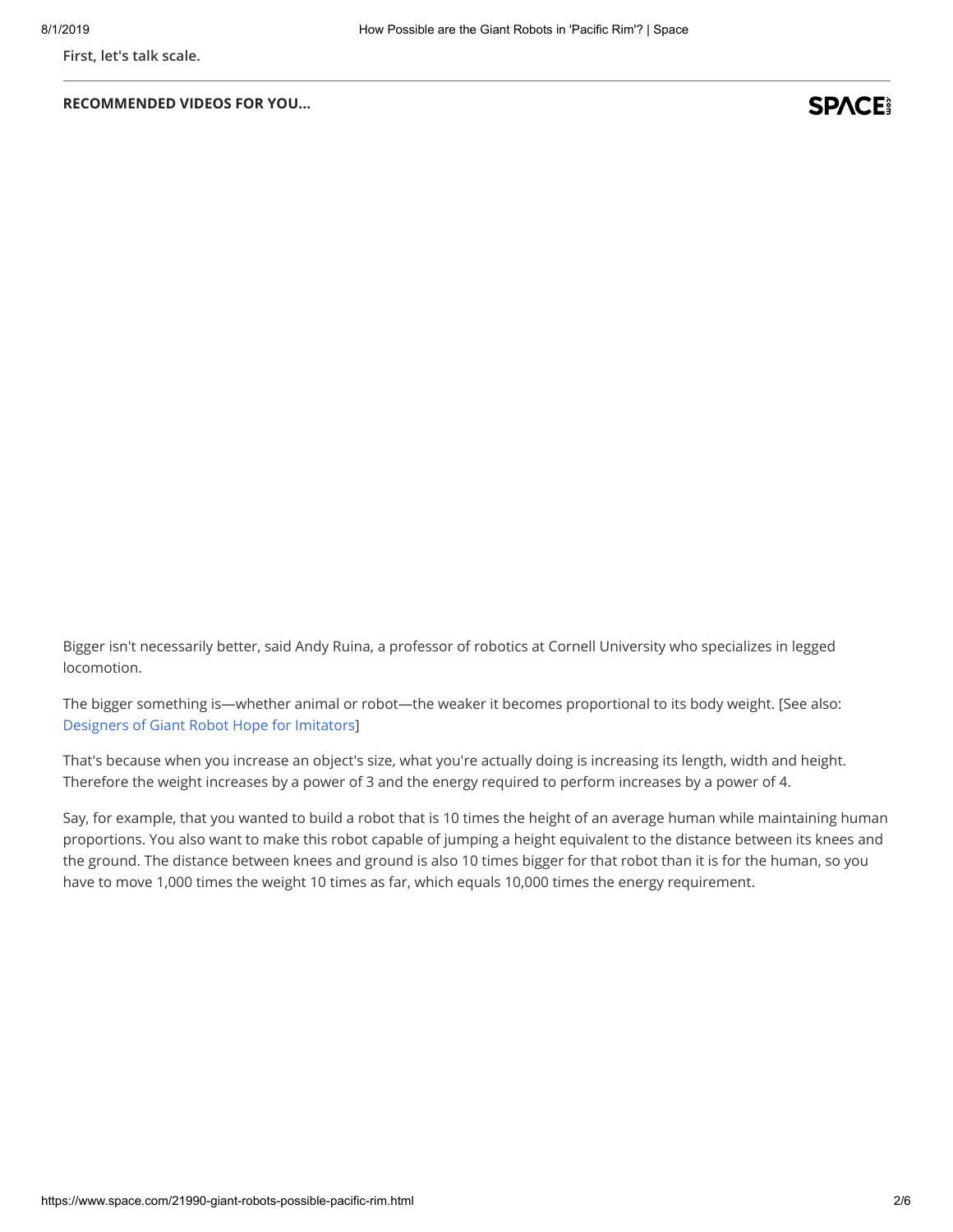Just how big are the 'Jaegers' in 'Pacific Rim'? This infographic puts it into perspective.(Image credit: Karl Tate)

This basic problem holds for nature as well as mechanics, said Ruina. That's why even dinosaurs never grew bigger than species such as amphicoelias, which scientists believe was 40 to 60 meters in length and weighed up to 135 tons. "Certainly there's an advantage for animals being bigger—they can eat, squash, chew—but [animals are only so big](http://www.technewsdaily.com/17279-deep-sea-tech-unveils-giant-squid.html). When they get bigger they have a harder time dragging around their own weight. It's a little bit counterintuitive—you'd think it'd balance out but it doesn't."

This principle also means that a giant human-shaped robot would certainly be stronger than a regular human in terms of the amount of mass it's able to lift, but with regard to its own body mass the giant robot is actually weaker.

None of this is to say that giant robots are necessarily impossible.

 "Let's say you're very good at engineering and you know how to make robots really well—which we [humans] do not—[and] you say, 'Okay, I want to make bigger and bigger robots,' [then] you're going to need better materials and better energy sources."

[See also: [Star Trek's FTL Drive May Actually Work](http://www.technewsdaily.com/18051-star-trek-warp-drive-possible.html)]

#### **Better Materials**

[What kind of materials](http://www.technewsdaily.com/5056-future-building-materials.html) would be both strong and light enough to make a giant robot?

Weight is the critical issue. Steel is strong, but it's too heavy—its strength proportional to its weight is far too weak to create a giant, heavy robot.

"Beryllium is the best choice in theory," said Jekanthan Thangavelautham, a robotics postdoctoral associate at the Massachusetts Institute of Technology. But he added that the metal's toxicity—it's corrosive to human skin and in dust form can be lethal when inhaled—could pose a problem. Titanium is another alternative, as [is carbon- reinforced plastic](http://www.technewsdaily.com/16158-10-uses-for-carbon-nanotubes.html).

As noted, a giant robot would need to be made with extremely strong, rigid materials to support its weight. Therefore giant robots "can't be nimble nor be dexterous," Thangavelautham said, because the materials necessary to make them would in turn "slow these systems down."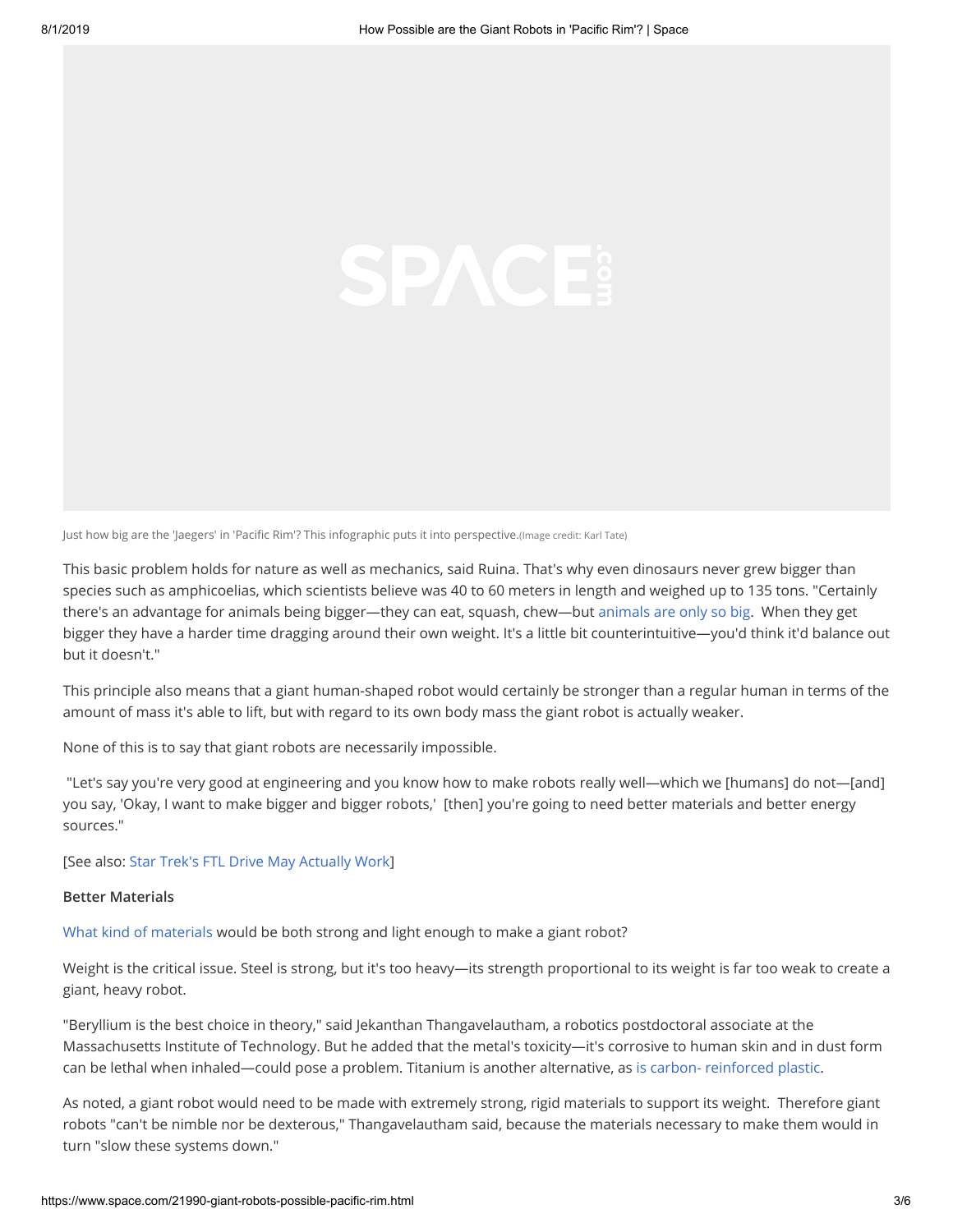#### **Better energy sources**

The way weight and strength increase with respect to size also means that both animals and robots' energy needs increase exponentially the larger they become.

Conventional fuel sources, even with vastly improved efficiency, wouldn't be enough to move a "Pacific Rim"-size robot more than a few steps per tank load.

"In terms of the scale of challenges, how to feasibly power these devices while remaining lightweight is a major problem in a class of its own," Thangavelautham said. "Exotic energy sources are both the main challenge and breakthrough technology that could make this type of stuff reach reality."

The term ["exotic energy](http://www.technewsdaily.com/11922-how-the-lhc-will-search-for-exotic-magnetic-particles.html)" refers to nonconventional power sources such as nuclear fission or, possibly, dark matter.

"Portable fission reactors are used to power aircraft carriers, but they would still need to be miniaturized and power density significantly improved to even have these robots just walk," Thangavelautham said.

"The ability to fly or jump significant distances I highly doubt would be feasible even with current fission reactors and I have to say is science fiction fantasy," he said.

#### **Pedestrian problems**

Giant robots pose giant engineering challenges. But there's an even more basic problem that scientists have yet to figure out for robots of any size.

"The things we most appreciate about our consciousness are most often the easiest things to imitate artificially," Ruina said. "People don't realize that their very low-level perceptual abilities are way miraculous, and difficult to imitate artificially."

Humans have made robots capable of high-order mathematical calculations, of driving over Mars and communicating wirelessly over long distances. But what about a [robot that can walk without falling over?](http://www.technewsdaily.com/56-new-6-legged-robot-walks-by-taming-chaos.html)

The ability to walk is a perfect example, Ruina said. "There's no one who, when asked 'how do you walk,' can give a coherent answer in a scientific sense."

In the past several years there have been several robots capable of walking over certain types of terrain. However, none of them approach the grace or functionality of their mobile biological counterparts.

Walking, running, and other skills that humans and animals don't even consciously think about are some of the most difficult to replicate in robots. "These are advanced abilities that all animals have that are way below our conscious understanding and way above our ability to consciously understand," Ruina said. "So far."

### [Firefighting Robot Paints 3D Image for Rescuers]

#### **The future isn't here yet**

None of these problems are insurmountable. But they would require years of experimentation and millions of dollars in research funds, not to mention a handful of scientific breakthroughs, in order to accomplish.

The truth is, "we'd have trouble just popping a robot of any size into action right now," Ruina said.

We can grant that in the "near future" in which the movie takes place that might be possible, of course. However, if monsters like the ones in "Pacific Rim" were to show up in the next week or so, giant fighting robots probably aren't going to be humanity's best chance for survival.

This story was provided by [TechNewsDaily,](https://www.space.com/www.TechNewsDaily.com) a sister site to SPACE.com. Email [jscharr@technewsdaily.com](mailto:jscharr@technewsdaily.com) or follow her [@JillScharr](https://twitter.com/JillScharr/). Follow us [@TechNewsDaily,](https://twitter.com/TechNewsDaily) on [Facebook](https://www.facebook.com/TechNewsDaily) or on [Google+](https://plus.google.com/100300602874158393473/posts).

Have a news tip, correction or comment? Let us know at [community@space.com.](mailto:community@space.com)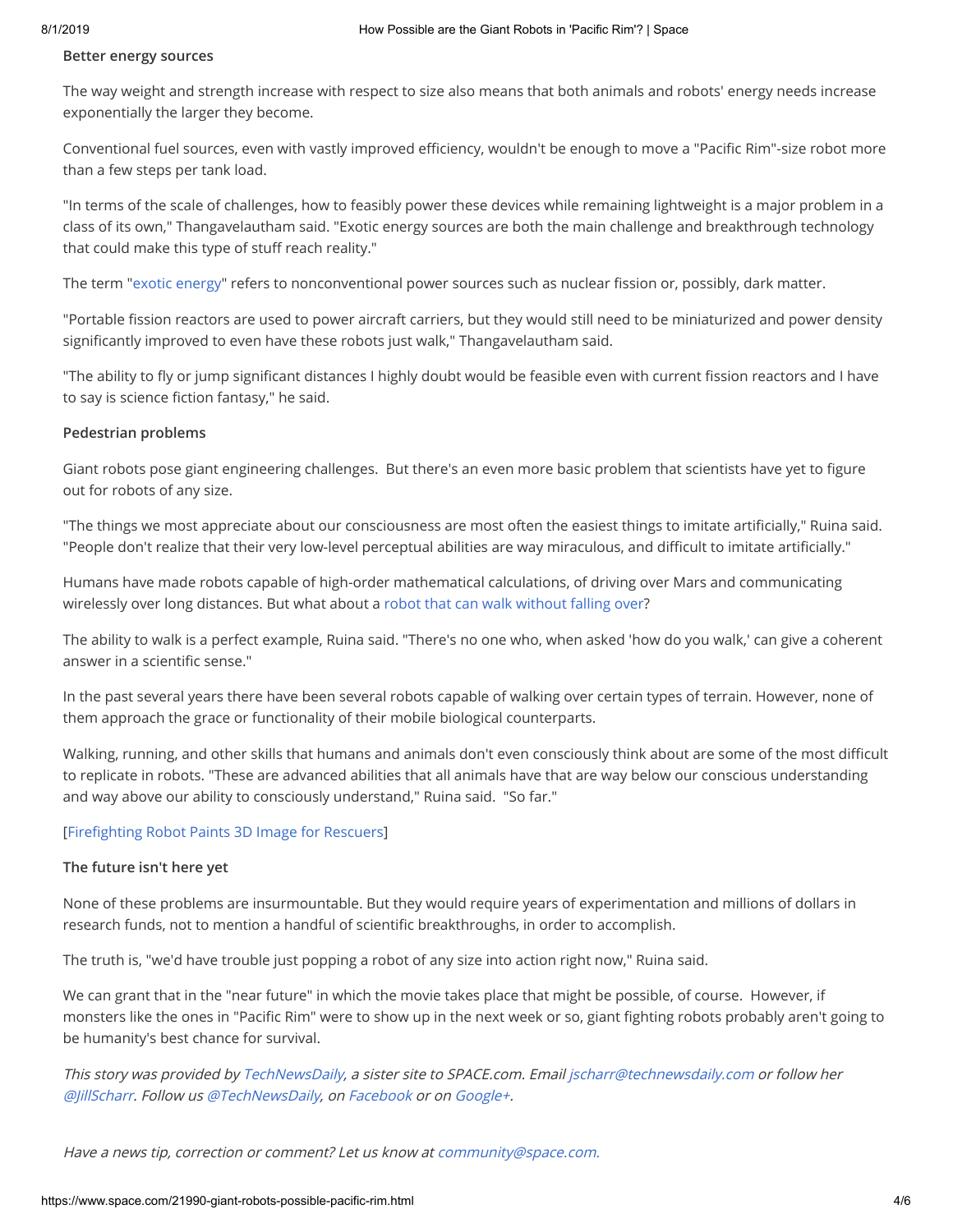#### SIGN UP FOR E-MAIL **NEWSLETTERS**

Get breaking space news and the latest updates on rocket launches, skywatching events and more!

No spam, we promise. You can unsubscribe at any time and we'll never share your details without your permission.



**MORE FROM SPACE...**

1 **[Solar Sail Success! LightSail 2 Is Ocially Soaring on Sunlight](https://www.space.com/lightsail-2-solar-sail-mission-success.html)**

# 2 **[The Moon Is 100 Million Years Older Than We Thought, Apollo Rocks Show](https://www.space.com/moon-older-than-thought-apollo-lunar-rocks.html)**

https://www.space.com/21990-giant-robots-possible-pacific-rim.html 5/6 3 **[Could There Be Life? This Newfound 'Super-Earth' May Be Habitable](https://www.space.com/super-earth-exoplanet-gj-357d-may-support-life.html)**